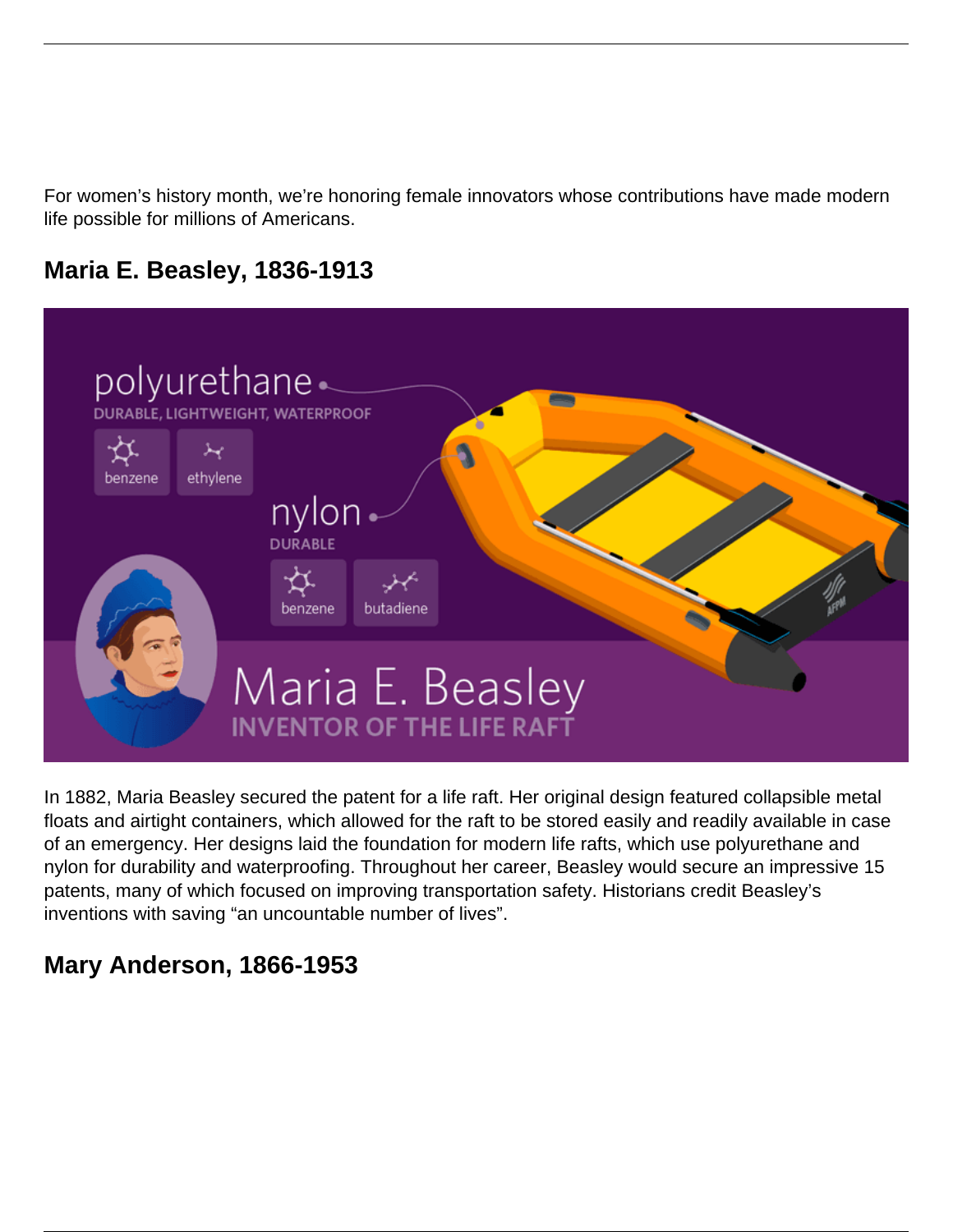

In the early 1900's, Mary Anderson was visiting New York City when she took a cab to get out of the snow. The driver routinely got out of the car to clean off the windshield, causing road delays. After returning home to Alabama, Anderson sketched up a prototype for the first-ever windshield wiper. Her original design featured wood and rubber attached to a string that the driver could pull to clear off the windshield. Beasley was awarded the patent in 1903 and was later inducted into the National Inventors Hall of Fame in 2011. Today, most windshield wipers use EPDM rubber as it offers more durability for the wiper blade.

### **Madam C.J. Walker, 1867-1919**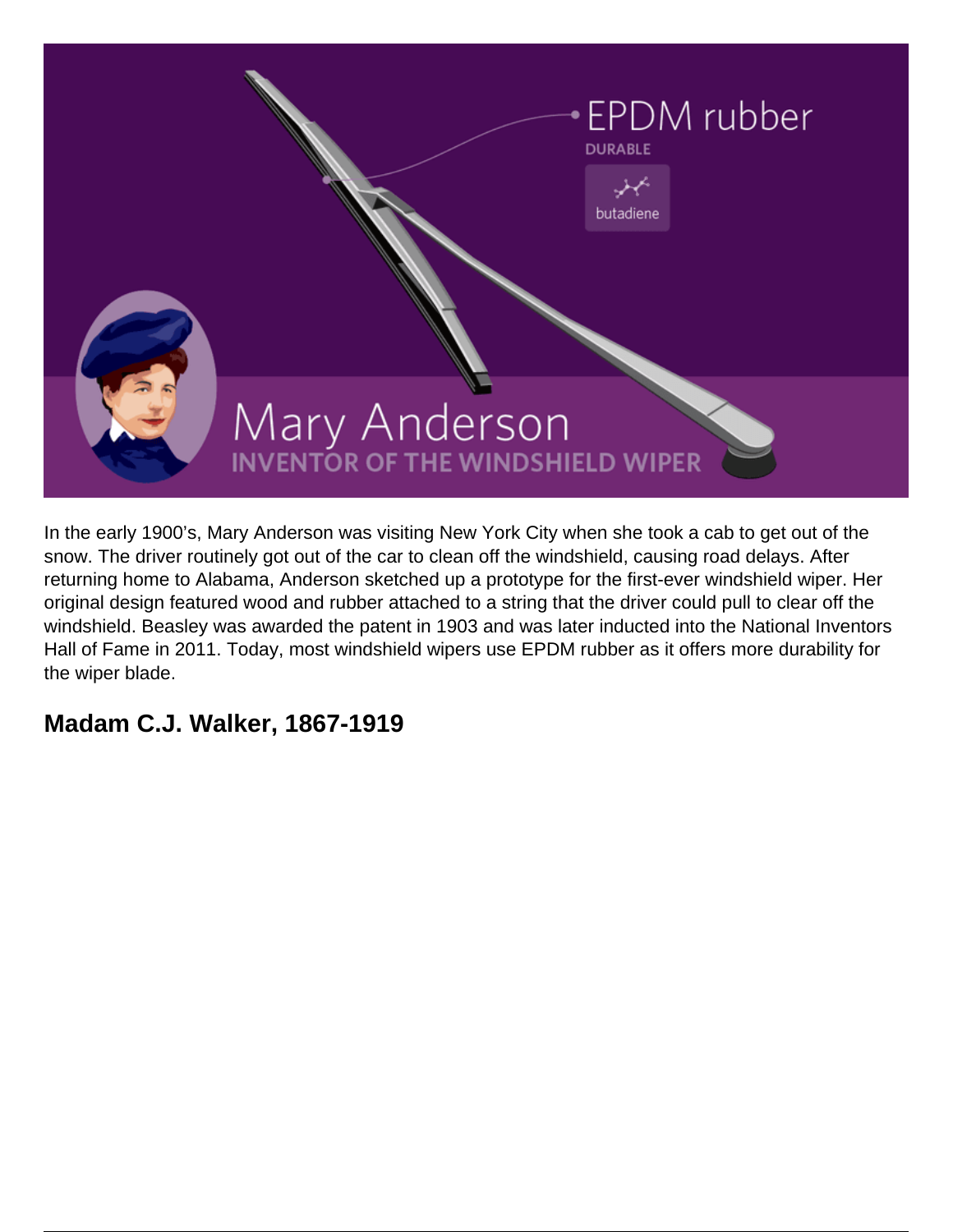

Madam C.J. Walker, born Sarah Breedlove, suffered from a scalp ailment that resulted in hair loss. After experimenting with both home remedies and store-bought haircare, Breedlove developed her own line of haircare that was specifically tailored to the curls and texture of black women's hair. Breedlove traveled the country with her products, teaching women the "Walker Method" to enhance — not change — the appearance of natural hair. The Madam C.J. Walker Manufacturing Company was wildly successful, with profits in the modern-day equivalent of several million dollars. Breedlove became the first self-made American female millionaire. Today's haircare manufacturers rely on polyethylene to package the haircare products that millions of Americans use every day.

# **Mary Sherman Morgan, 1921-2004**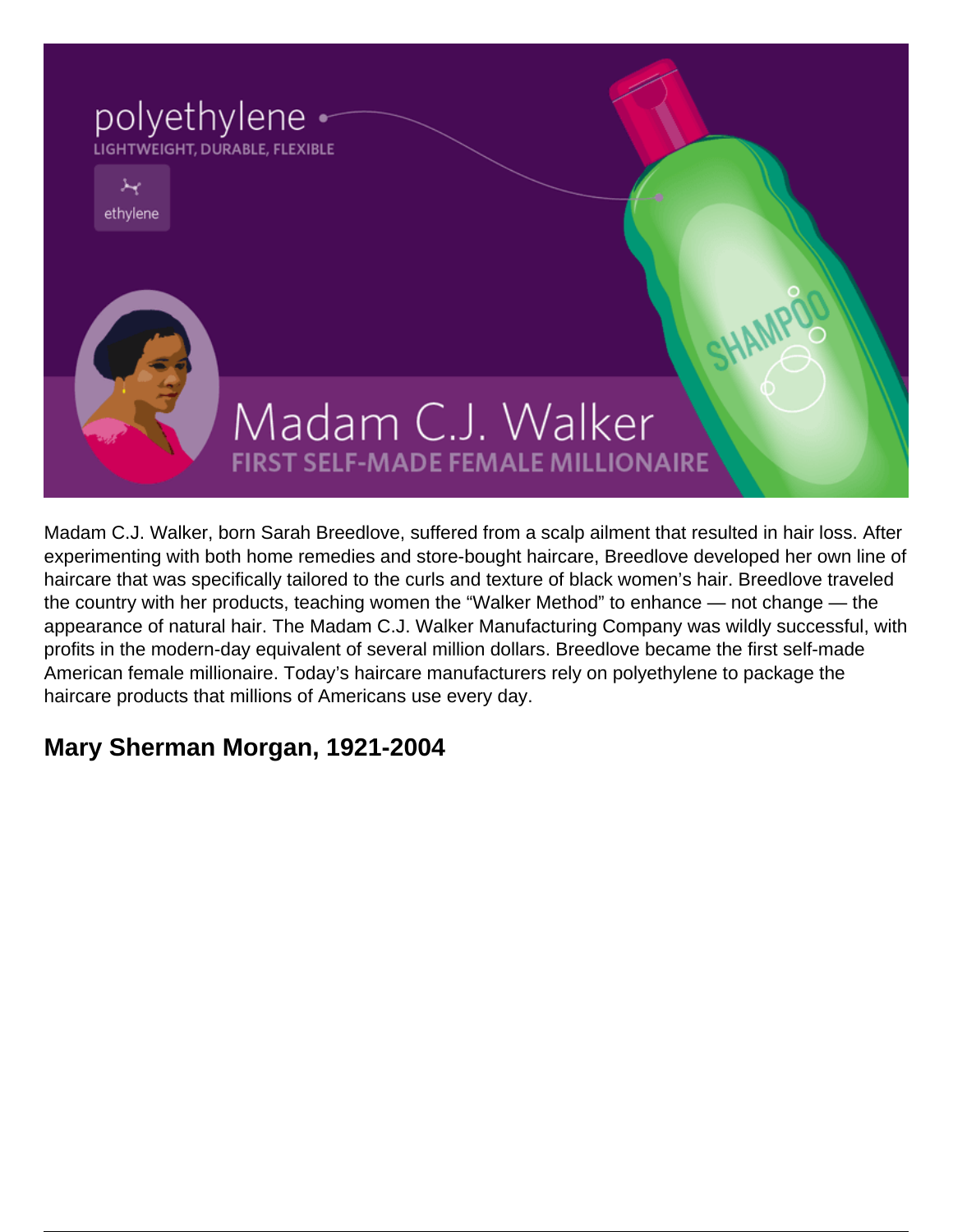

Raised on a rural farm in North Dakota, Mary Sherman Morgan didn't start attending school until age 8. After graduating high school at 19, she ran away to attend Minot State University. Morgan fell just short of graduating, having accepted a job as a chemist to support the war effort. Her thorough understanding of thermodynamics and chemistry led her to develop hydyne, the blend of fuel and oxidizer used to power American rockets during the Space Race, namely the Jupiter-C rocket that put Explorer 1 into orbit. Today's rockets use a blend called RP-1, which allows for a longer, more controlled burn and more thrust to get the rocket into space.

#### **Stephanie Kwolek, 1923-2014**